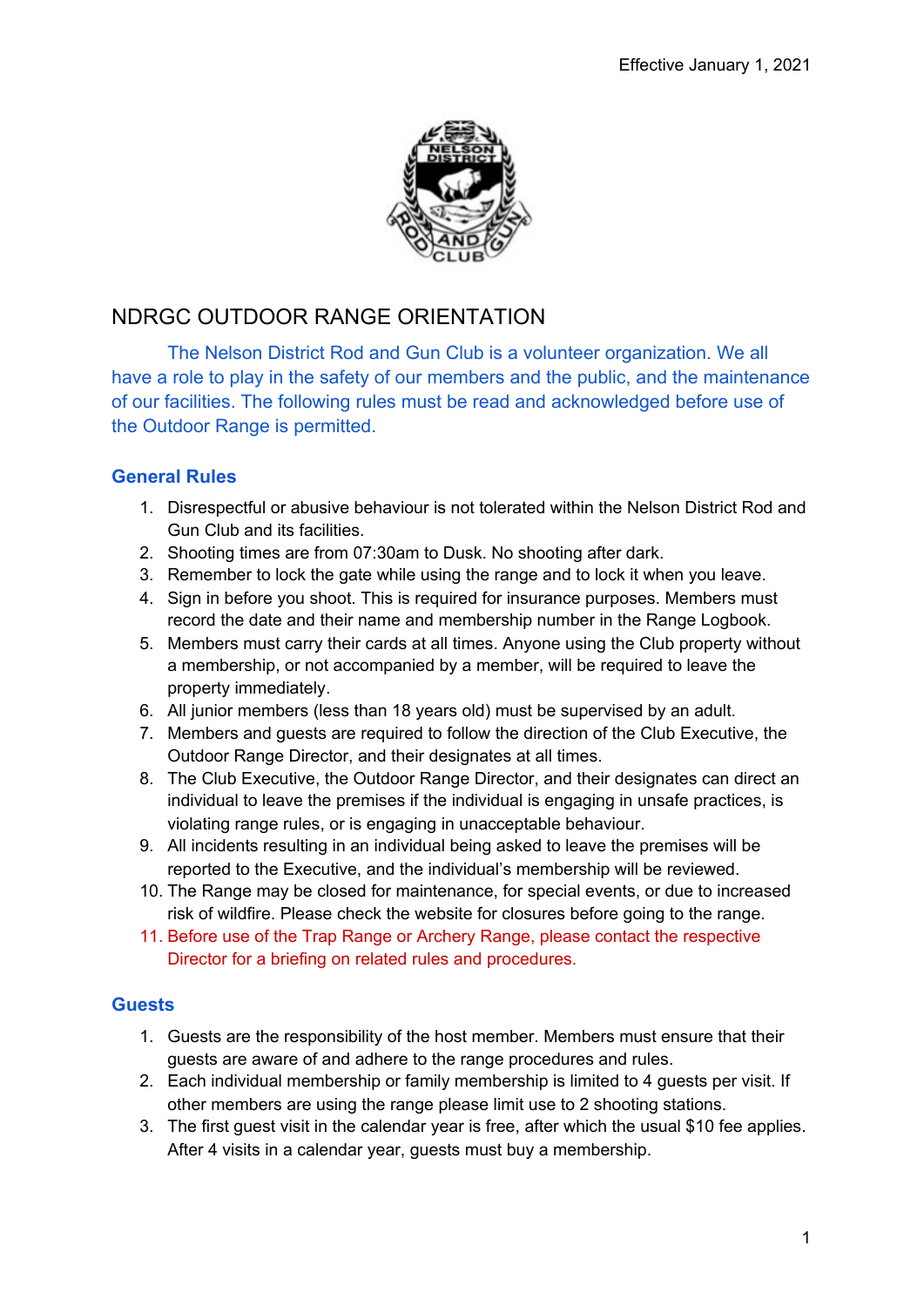## **Guests (Continued)**

4. Members must ensure that guests fill out the Guest Waiver Form, pay the required fees, and sign into the Range Logbook. Place the waiver & fee in the provided envelope and insert the envelope into the yellow deposit box (photos on page 4).

## **Safety**

- 1. **Safety is YOUR Responsibility**. If you witness an unsafe act please introduce yourself and kindly remind the individual of the correct procedures. If an issue persists or is unresolved please report it to the Outdoor Range Director or Club Executive.
- 2. Emergency contact information is posted on a sign in the Rifle Range shelter.
- 3. The first aid kit located in the Rifle Range shelter can be opened with your gate key.



- 4. In the event of an incident where emergency services (Police/Fire/Ambulance) are called, firearms must be unloaded and properly stored in a case or vehicle. The incident must be reported to the Outdoor Range Director or to the Club Executive.
- 5. Any incident caused by the discharge of a firearm, whether it causes injury or not, must be reported to the Nelson City Police and the Club Executive.
- 6. Any suspicious or criminal activity must be reported to the Nelson City Police and the Club Executive.
- 7. Any unsafe situations/conditions that are unresolved, violations of Club by-laws or policies, or damage to Cub property must be reported to the Club Executive.
- 8. The use of illegal drugs is prohibited on the property.
- 9. Shooting while under the influence of alcohol or drugs is strictly prohibited. Consumption of alcoholic beverages is prohibited while the range is active.
- 10. If you are unsure of any procedures or rules STOP and seek clarification. Ask a fellow member or contact the Outdoor Range Director.

## **Safety (Continued)**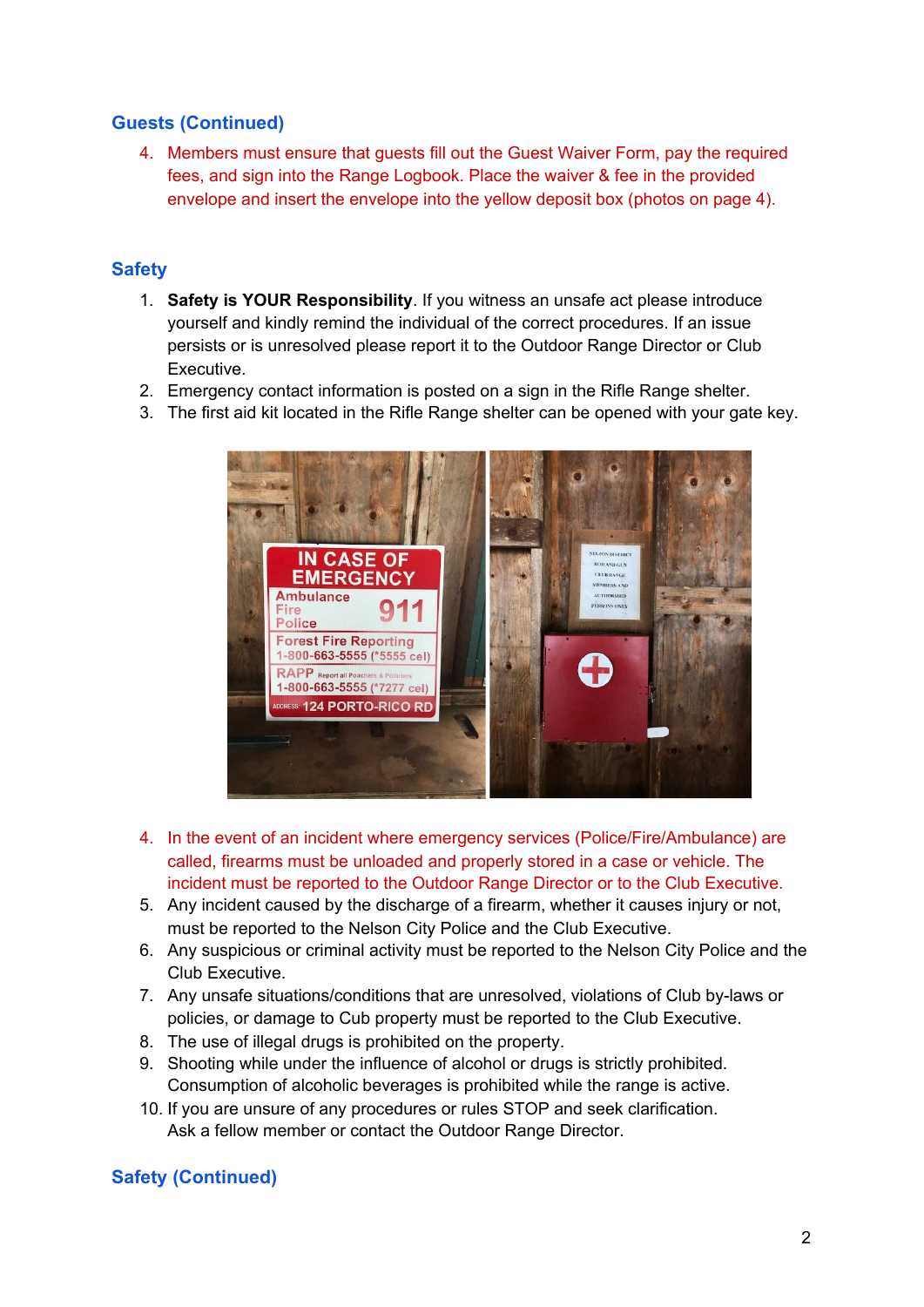#### **Always….**

- **A**ssume every firearm is loaded
- **C**ontrol the muzzle direction at all times
- **T**rigger finger must be kept off the trigger and out the the trigger guard
- **S**ee that the firearm is unloaded PROVE it safe
	- **● P**oint the firearm in a safe direction (ie. downrange)
	- **● R**emove all cartridges
	- **● O**bserve the chamber
	- **● V**erify the feeding path
	- **Examine the bore**

### **Never….**

- Leave a loaded firearm unattended
- Handle a firearm while the green flags are up
- Engage in horseplay
- Leave food waste or other bear attractants at the range

#### **Rifle Range Rules**



Red Flag: A red flag means the range is "HOT" or "LIVE" and shooting may commence or is under way. Do not go forward of the firing line when the red flag is up. Firearms and ammunition may be handled at this time. Non-shooters must be behind the yellow line.

Green Flag: A green flag means the range is "SAFE" and shooters may go forward to set up or take down targets. Verify that all Firearms are unloaded and leave the actions open before declaring the range safe. Firearms and ammunition cannot be handled when the green flag is up.

#### **Rifle Range Rules (Continued)**